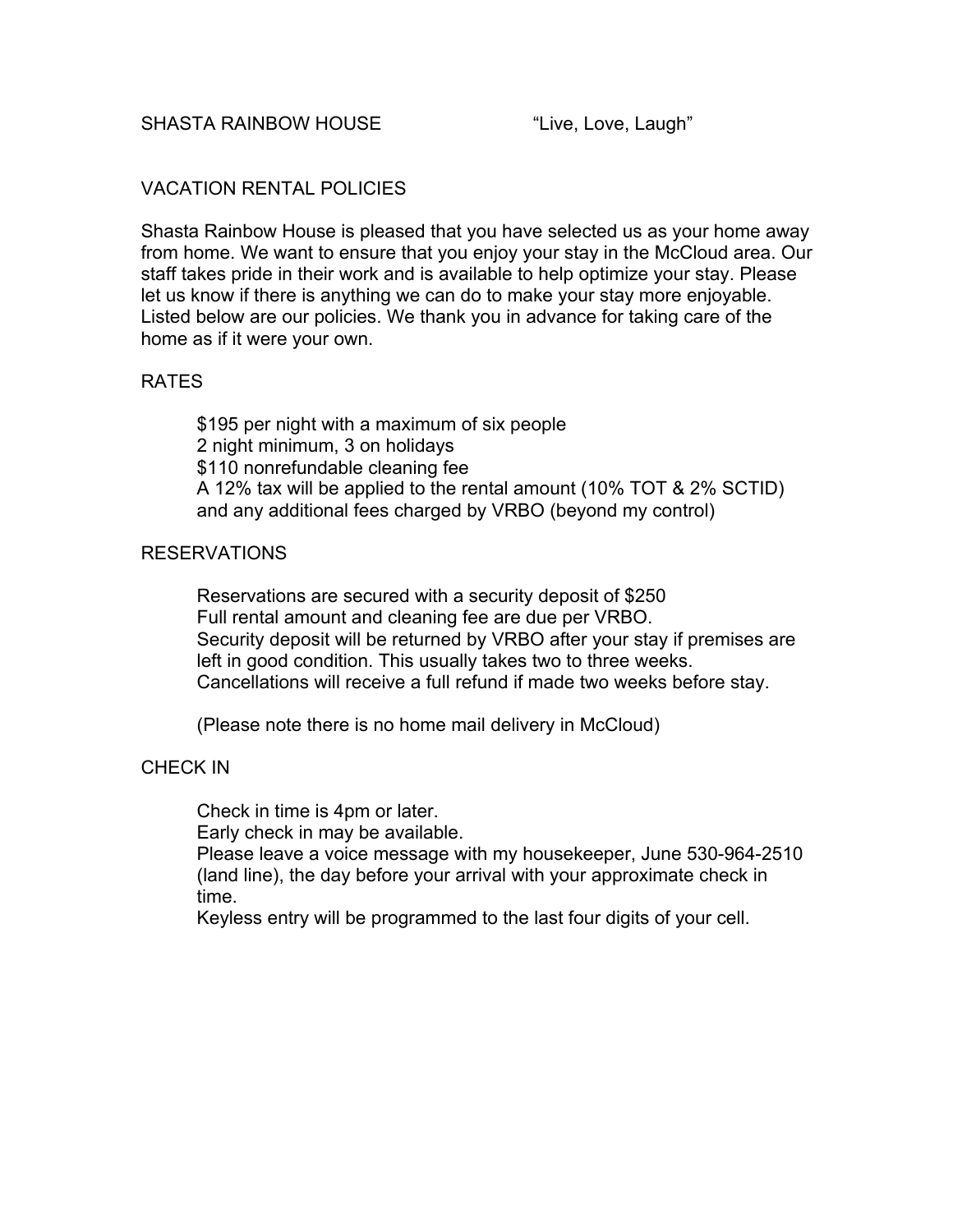### PROVISIONS

Bed linens, bathroom towels, and accessories are provided Kitchen is stocked with paper towels, napkins, and other supplies Extensive inventory of cooking and serving items Spice cabinet, seasonal herb garden, and flower beds are for your use and enjoyment Laundry facility is provided for personal items Satellite TV, BluRay DVD player, and CD player are hooked up Shelves are stocked with books, videos, games, and cards There is no phone landline or internet service (this is a getaway spot!) WiFi is available in McCloud (library & Kyotes) Cell phones work great All you need to bring are family, friends, and food!

## CLEANING

While our staff does the majority of the chores, we request that our guests please:

Please leave all linens and towels in place on beds and in bathroom prior to departure

Wash all dishes and return them to their original locations Place trash and recycling outside in the appropriate receptacles Likewise for any and all dog waste (please bag it!)

Garbage day is early Monday and we will put can out that morning to avoid any bear incidents.

# CI FANING FFF

This non-refundable fee of \$110 goes to the housekeeper to maintain a high standard of cleanliness. This includes disinfecting and scouring the bathrooms and kitchen, door knobs and handles, and all frequently touched items with Clorox solution, washing all bed linens and towels, cleaning out the fridge, wood stove, and BBQ, and mopping, dusting, sweeping, or vacuuming all surfaces. If you find any problems on your arrival, please let us know immediately.

#### SECURITY DEPOSIT

The \$250 security deposit is collected to cover damage to the premises, excessive cleaning, missing inventory, dog waste pick up, and extra trash removal. The deposit will be returned in its entirety if the home is left as you found it. We do expect some breakage (e.g. wine glasses) and will not charge you unless the breakage is excessive. Please let us know if we need replacements. Refund checks will be mailed to the person and